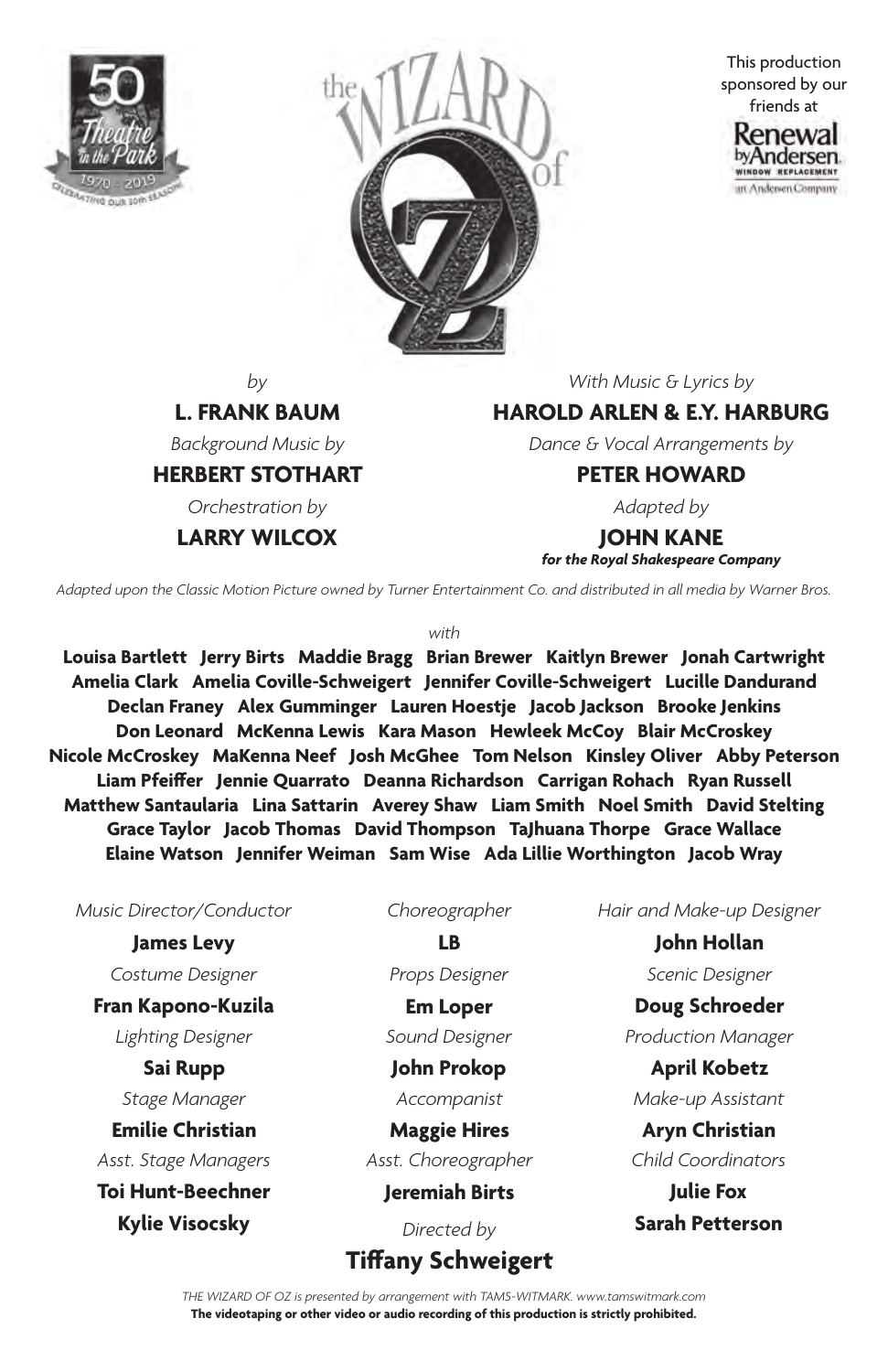# CAST

# *FEMALE ENSEMBLE*

| Tree/Poppy/Jitterbug/Ozian/Scarecrow Beautician Amelia Clark, Kara Mason   |  |
|----------------------------------------------------------------------------|--|
|                                                                            |  |
|                                                                            |  |
| Munchkin Barrister/Poppy/Jitterbug/Ozian/Lion Manicurist Deanna Richardson |  |
| M. Teacher/Poppy/Jitterbug/Ozian/Dorothy Beautician Carrigan Rohach        |  |
|                                                                            |  |
|                                                                            |  |

# *MALE ENSEMBLE*

| Crow/Poppy/Jitterbug/Winkie Jacob Thomas, Sam Wise, Jacob Wray |  |
|----------------------------------------------------------------|--|

# *YOUTH ENSEMBLE*

| <b>Brooke Jenkins</b>                         |
|-----------------------------------------------|
| Ada Lillie Worthington                        |
|                                               |
| <b>Liam Pfeiffer</b>                          |
| Liam Smith                                    |
|                                               |
|                                               |
| Lauren Hoestje, Kinsley Oliver, Abby Peterson |
| Noel Smith, Grace Taylor, TaJhuana Thorpe     |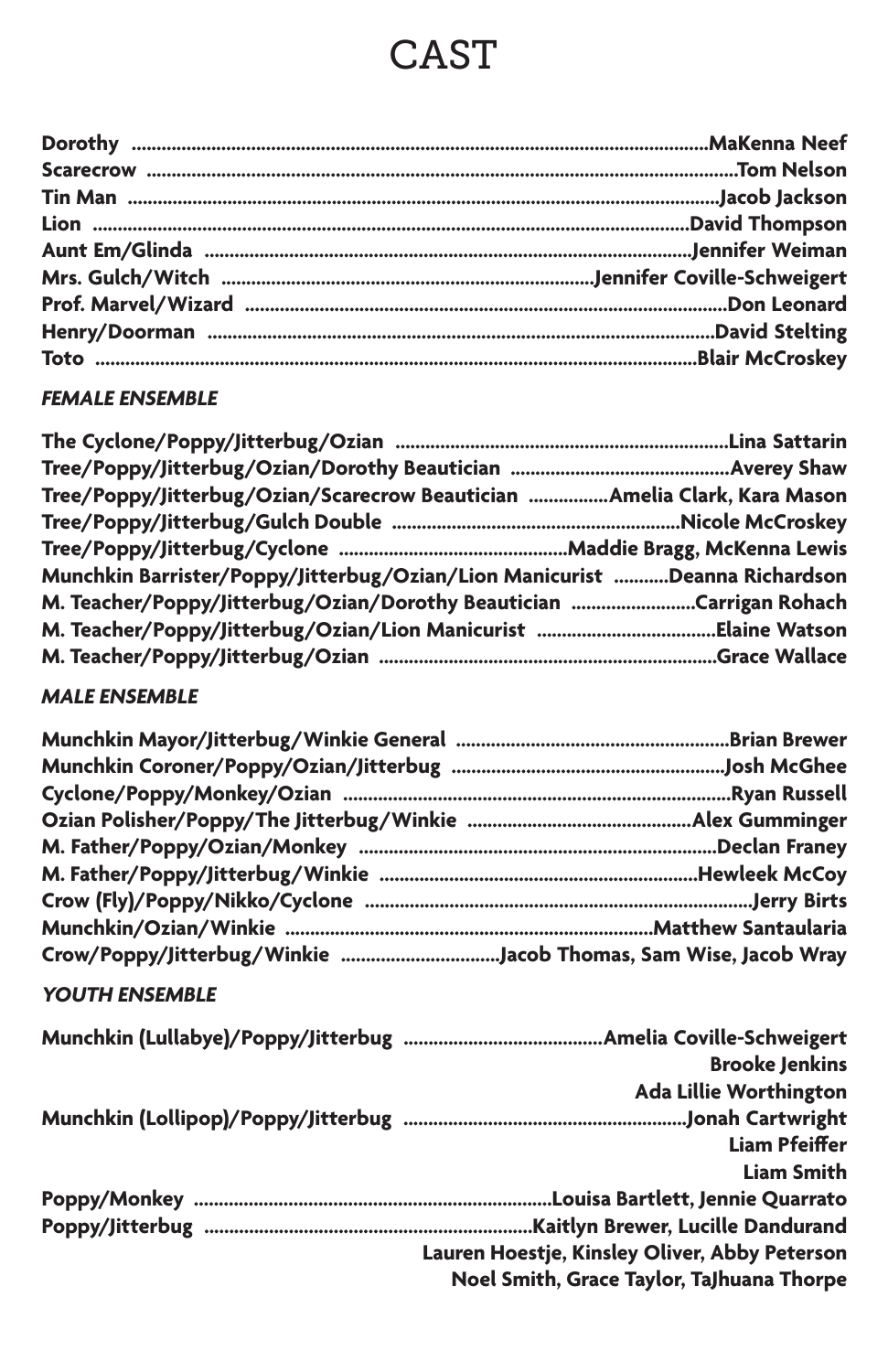# Musical Numbers

### **ACT 1**

| Munchkin Land & Ding Dong the Witch is Dead Dorothy, Glinda, Munchkins |
|------------------------------------------------------------------------|
|                                                                        |
|                                                                        |
|                                                                        |
|                                                                        |
|                                                                        |
|                                                                        |
|                                                                        |
|                                                                        |

**There will be one 15 minute intermission.**

#### **ACT 2**

#### **ORCHESTRA**

**Keyboard - Maggie Hires • Flute/Piccolo/Recorder - Deana Wagoner Oboe/English Horn - Gennavieve Wrobel • Reed I - Ron Mundt Reed II - Danielle Mays • Reed III - Kaytee Dietrich • Horn I - Courtney McKown Horn II - Jerry Old • Trumpet I - Connor O'Brien • Trumpet II - Patrick Peters Harp (synth) - Jan Lord • Percussion - Zac Keyser • Violin - Tim Quang Violin - Cate Steinacker • Violin - Maria Steinacker • Violin II - Hannah Goldberg Viola - Emily Winterburg • Viola - Julia Edeal • Cello - Caroline Shipley Cello - Julian Garcia • Bass - Connor Ampleman**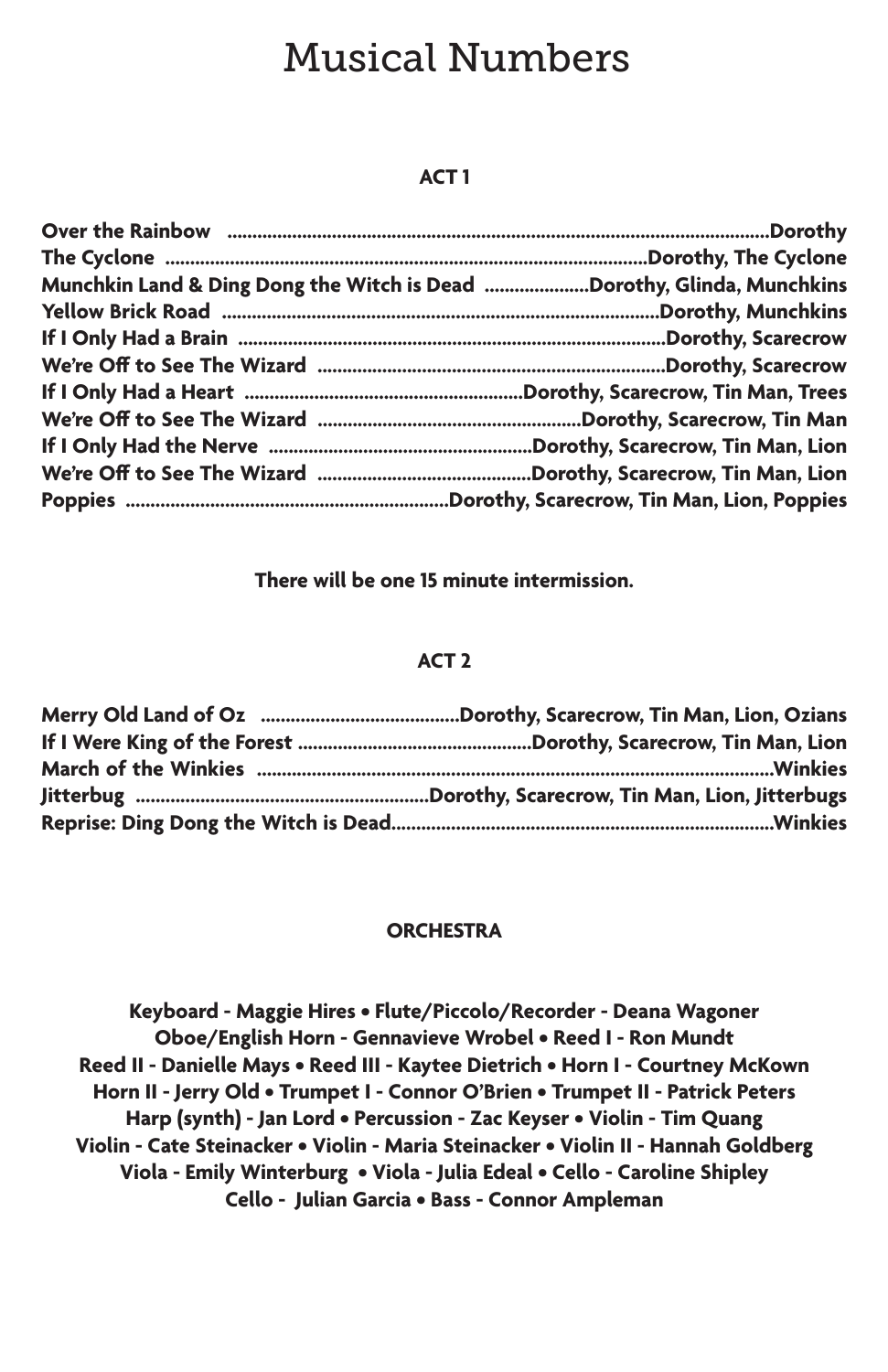# Who's Who in the Cast

- **Louisa Bartlett (Youth Ensemble)** This 9-year-old is thrilled to perform at TIP for the first time! She is an award-winning dancer/tumbler with national stage experience. She recently played a little Newsie in *Newsies* at SM North and loves to sing!
- **Jerry Birts (Crow (Male Ensemble)** is happy to return to TIP. TIP credits: *In the Heights*, *High School Musical 1 & 2*, *Mary Poppins*, and *Damn Yankees*. Jerry continues to follow his passion and thanks the cast for all their hard work. Special thanks to his family and friends for their support.
- **Maddie Bragg (Female Ensemble)** is beyond thankful to be in such an amazing production! Maddie will be a senior at Olathe East and a Company member at Crescendo Conservatory where she has danced for 14 years! Maddie would like to thank the show!
- **Brian Brewer (Male Ensemble)** is excited to return to the TIP stage where he met his wife in 2003. He's thrilled to perform alongside daughter Kaitlyn in her first show. Recent productions, *Crazy For You* and *South Pacific*. Thanks to his family for supporting his theatrical career, Love to Christina and Kelsey Jo.
- **Kaitlyn Brewer (Youth Ensemble)** is thrilled to be in her first TIP show alongside her Dad. She dances at Miller Marley where she is a member of TiniTainers

and TinyTeam. She is going into 3rd grade at Liberty View in the fall.

- **Jonah Cartwright (Youth Ensemble)** is thrilled to return to TIP. Past productions *Big River* at MTKC and *Orphan Home Cycle* at the MET. Favorite roles, Michael in *Mary Poppins* at Trilogy, Coppa/Elf in *The Happy Elf* at TIP. He is currently studying dance at Miller Marley.
- **Amelia Clark (Female Ensemble)** is currently a Doctorate of Musical Arts in Vocal Performance at UMKC. This is her first season at TIP, and she is very excited to be a part of the family.
- **Amelia Coville-Schweigert (Youth Ensemble)** is excited to make her TIP debut. Amelia appeared in Starlight's production of *Wizard of Oz* this past June and is a Miller Marley student. Amelia has had a wonderful time working with BOTH her Mom's on this very special production.
- **Jennifer Coville-Schweigert (Mrs. Gulch/Witch)** is excited to be performing alongside her daughter Amelia! She has performed in productions around the Kansas City area. Most recent role, "Daniela" in TIP's production of *In The Heights*! She wishes to thank her talented wife and her son Lincoln for running lines with her.
- **Lucille Dandurand (Youth Ensemble)** is tickled pink to make her musical debut at TIP where her parents



Offer valid 08/01/19 – 08/31/19 at participating locations only. Limit one offer per guest, per visit. No cash value. No substitutions.<br>© 2019 Zaxby's Franchising LLC. "Zaxby's" and "Nibbler" are trademarks of Zaxby's Fran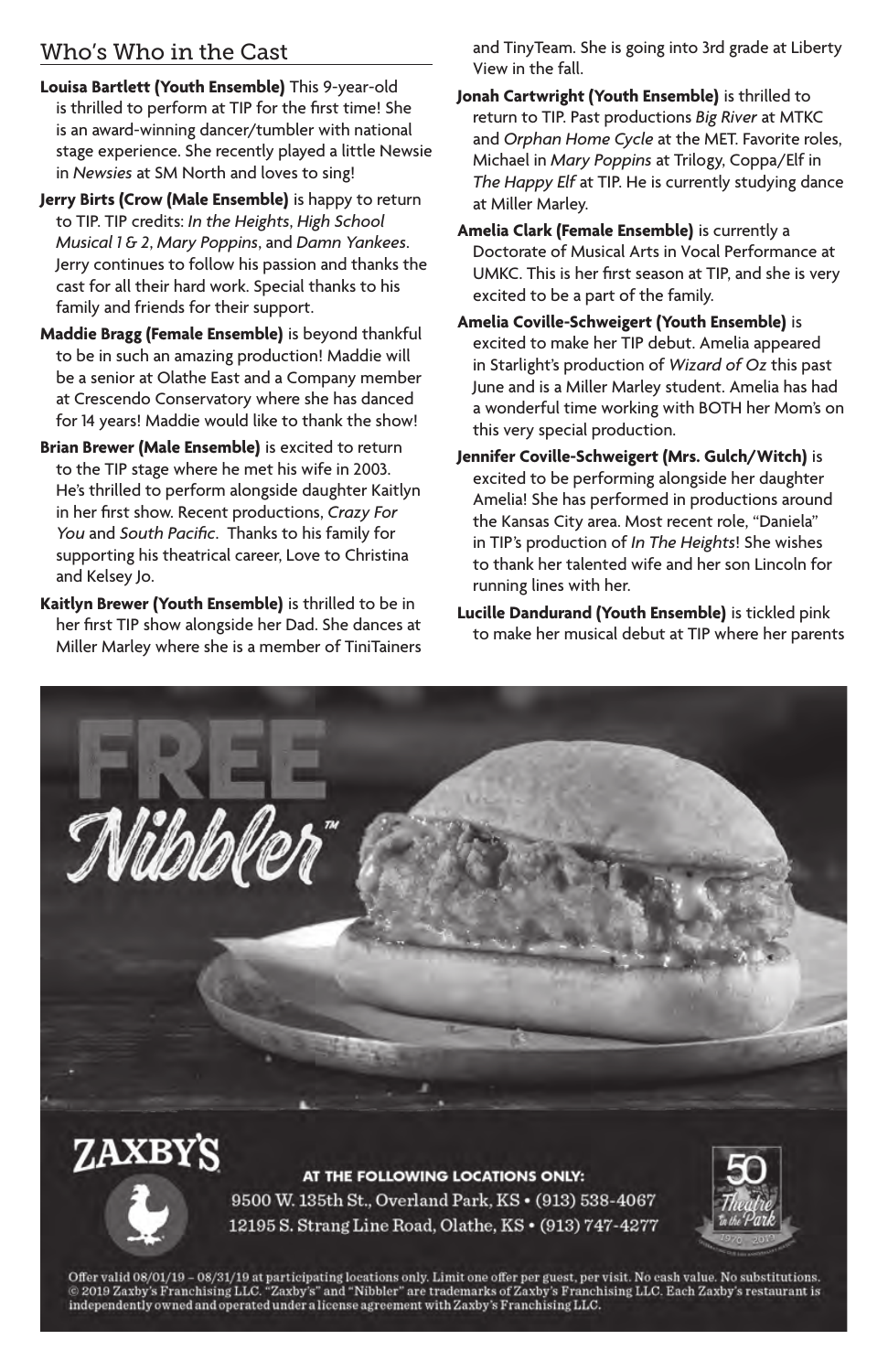met 17 summers ago! Thank you Miss Ann, Miss Annie, Miss Christina and all Miller Marley. Hugs to her little sisters Eloise and Beatrice! Dream big!

- **Declan Franey (Male Ensemble)** is a junior at BVNW. He has performed in over 30 shows around town. This is his 3rd production at TIP. He'd like to thank his family, Georgia Trent, John Oldroyd, Bella Rinne, Ashley Hendricks and Emily Roswold.
- **Alex Gumminger (Male Ensemble)** is returning for his sixth TIP show. Previous credits include *Annie* and *High School Musical 1&2*. He is a graduate of Nallia School of Dance and is a current theatre student at **KCKCC**
- **Lauren Hoestje (Youth Ensemble)** is excited to make her TIP debut. Lauren is 8 and will be a 3rd grader at Horizon Elementary. She would like to thank the Miller Marley Staff, her Mom & Dad, and friends and family for their support.
- **Jacob Jackson (Tin Man)** is super excited to return for his 6th TIP show. He recently was seen in *Chitty Chitty Bang Bang*, *Forever Plaid*, and *Grease*. Jacob would like to thank his family, Tiffany, James, LB, and Marsha. Enjoy this magical show!
- **Brooke Jenkins (Youth Ensemble)** is thrilled for her TIP debut! Brooke has done *Wizard of Oz* at Starlight Theater & Theater League. She studies dance at Miller Marley and recently was seen as Timon with StageRight *Lion King Jr*. Brooke is thankful for her friends & family!
- **Don Leonard (Prof. Marvel/Wizard)** reprises the role of The Wizard at TIP. Other roles: Toymaker in *Chitty*; Cptn Brackett in *South Pacific*, Smee in *Peter Pan*, Feldzieg in *The Drowsy Chaperone*, and Uncle Max in *The Sound of Music*. Thanks to the entire cast and crew.
- **McKenna Lewis (Female Ensemble)** is thrilled to return to the TIP stage! She is a senior at BVNHS and is involved in Chambers Singers, Chorale, Thespian Officers, and Mustang Mentors. She would like to thank her friends and her family for their guidance and support. She hopes you enjoy your adventure to Oz!
- **Kara Mason (Female Ensemble)** is thrilled to return for her 3rd show at TIP! She's previously been in the ensembles of *Spamalot* (2017) and *High School Musical 1 & 2* (2018). Kara just finished her sophomore year at ESU studying Vocal Music Education. Enjoy!
- **Hewleek McCoy (Male Ensemble)** received his BFA from Emporia State. He just returned from New York where he attended the Open Jar Institute. This is Hewleek's 4th Show at TIP and every time is a blast. He hopes you enjoy this magical journey to OZ.
- **Blair McCroskey (Toto)** Is thrilled to make her TTIP debut! Favorite activities include walks with Scarecrow, naps with Tinman, playing fetch with Lion, and dancing with Dorothy. She'd like to thank

her mom for always letting her sleep in the bed.

- **Nicole McCroskey (Female Ensemble)** is ecstatic to return to the TIP stage! Previously seen in *The Little Mermai*" at TIP and, *Peter Pan* at JCC. She wishes to thank her family, friends, Miller Marley, and Louie. Thank you for supporting her crazy idea to do a show just three weeks before the wedding.
- **Josh McGhee (Male Ensemble)** appears in his first musical with TIP. He is very grateful to be a part of this amazing show! He has done theatre throughout his high school career and is in choir as well. He is thankful for all the support of his family, friends, and teachers.
- **MaKenna Neef (Dorothy)** is thrilled to be back for her 4th TIP production! Recent credits include Aquinas (*Sister Act* - Mother Superior), TIP (*Little Mermaid* - Andrina), and MTKCPro (*A Wonderful Life* - Harriet). Sending love to her family, friends, and cast!
- **Tom Nelson (Scarecrow)** is excited to be back on the TIP stage after his performance as Cinderella's Prince/The Wolf in *Into the Woods* last year. He loves being a part of Kansas City theatre and hopes you leave a little happier tonight.
- **Kinsley Oliver (Youth Ensemble)** Her favorite subject is ballet. Kinsley loves performing and is very grateful and thrilled to be a part of *WOZ* at TIP!
- **Abby Peterson (Youth Ensemble)** is a 3rd grader at Regency Place Elementary. She takes piano, dances at Miller Marley and does theater at Stageworx! She is very excited to make her TIP debut with her cousin, David Thompson! Love to the family!
- **Liam Pfeiffer (Youth Ensemble)** is excited to be in his first show at TIP. He plays piano with Kowoon Lee at Language and Music House and plays soccer, basketball, and t-ball. Love to Dad, Mom, and Louise and a special shout out to his Pokémon league friends at Mission Board Games.
- **Jennie Quarrato (Youth Ensemble)** is excited to perform in her 2nd show this season at TIP. She competes for Mercury Gymnastic, dances at Catherine's Dance Studio, coaching with Yvonne Reuschell! Attends St. Therese North. "Hey look Mom, I made it!"
- **Deanna Richardson (Youth Ensemble)** is thrilled to make her TIP debut! Deanna graduated from KSU and works at The American Theatre Guild in Marketing. Deanna enjoys spending time with friends and family and is always down for a karaoke night!
- **Carrigan Rohach (Female Ensemble)** is thrilled to be back at TIP this summer. Off stage she can be found on the volleyball court or studying to become a dermatologist. Carrigan would like to thank her mom and brother Colin for their support.
- **Ryan Russell (Male Ensemble)** is excited to return to TIP in *Wizard of Oz*! He appeared earlier this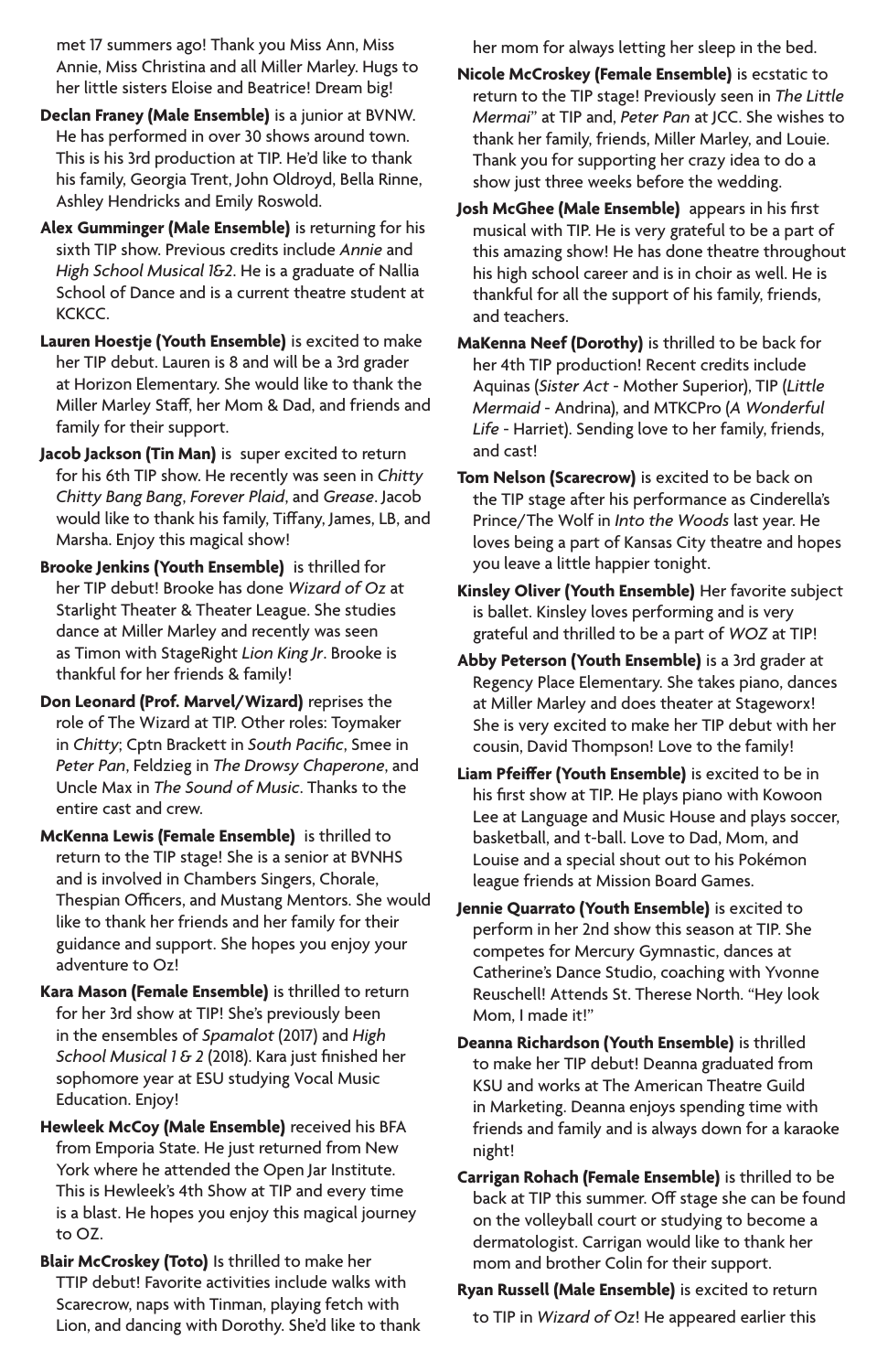summer in *Chitty*. Ryan recently finished his sophomore year at Shawnee Mission North, and would like to thank his friends, family, and teachers for coming!

- **Matthew Santaularia (Male Ensemble)** is making his debut with TIP. He previously had a fun and fabulous experience with Mill Valley HS theater. Thank you Mr. Copeland and Ms. Appl and thank you TIP for choosing to include me in this production. #inclusionworks
- **Lina Sattarin (Female Ensemble)** returns for her second season at TIP. Last season she performed in *High School Musical 1&2* and *In The Heights*. In fall of 2019 she will be attending KSU to major in journalism & dance. Thanks to family and friends for their tremendous support.
- **Averey Shaw (Female Ensemble)** is 17 and will be a senior at BVHS. She appeared in *Annie* (TIP), *A Little Princess* (TCH), *Hello Dolly* (BVHS), and more. Averey wishes to thank God for giving her the opportunity to perform under the lights every night.
- **Liam Smith (Youth Ensemble)** is excited for his TIP debut! He has been dancing at Miller Marley for 4 years. Previous credits include Alphie in *Willy Wonka Jr.* (SRPA) and Young Simba in *Lion King Jr.* (SRPA). He hopes you enjoy the show!
- **Noel Smith (Youth Ensemble)** studies dance and voice at Miller Marley. She's a member of Competition Team and Showbiz Performers.
- **David Stelting (Henry/Doorman)** is thrilled to be back on the yellow brick road at TIP. All my love to my family and thanks for their support. Matt. 7:1 Jer. 29:11.
- **Grace Taylor (Youth Ensemble)** is thrilled to make her TIP debut…and to start 3rd grade soon! Thanks to her Miller Marley teachers for the training and preparation. She appreciates her family's support; especially her brother Luke who endures her constant dancing and singing!
- **Jacob Thomas (Male Ensemble)** This is Jacob's 3rd show here at TIP. Recent productions he has appeared in *Crazy For You* and *South Pacific*. He would like to thank his family for supporting him throughout his theatrical career.
- **David Thompson (Lion)** returns for his 15th TIP production, performing as Cowardly Lion for the second time. Favorite Park shows include: *Little Mermaid*, *Legally Blonde*, *Footloose*, *Peter Pan*. David thanks his incredible family, friends and his leading ladies, Celia, Tenley and Piper for all their love and support!
- **TaJhuana Thorpe (Youth Ensemble)** is 8 years old and attends Miller Marley. An entertainer at heart she is at her best when she is performing. She is excited to be a part of *WOZ* at TIP. She wants to thank the Directors and her family for their support.
- **Grace Wallace (Female Ensemble)** is a soprano from Kansas City. She received her Master of Music from UMKC. She teaches music at St. Thomas More, Kansas City School of Music and Inclusion Connections. This is her first TIP production and she couldn't be more excited.
- **Elaine Watson (Female Ensemble)** is overjoyed to perform on a TIP stage once more in the ensemble of *The Wizard of Oz*. She performed as Piragua Vendor in *In The Heights* and a skater in *High School Musical 1&2* last season, Enjoy!
- **Jennifer Weiman (Aunt Em/Glinda)** is a member of the GRAMMY award winning Kansas City Chorale, holds a Masters of Music in Opera Performance. She teaches general music in KCMO, has a private voice studio, and is excited to be making her TIP debut!
- **Sam Wise (Male Ensemble)** is a junior at Leavenworth High School. This is his 2nd show at TIP. Previous shows include *Grease* (SAPA), *Newsies* (Coterie Theatre), and *A Christmas Carol* (KC Rep). He would like to thank the cast, crew and James for this amazing experience.
- **Ada Lillie Worthington (Youth Ensemble)** is so excited to appear in her first TIP show! She would like to say a big thank you to her Miller Marley instructors, the production staff, and her supportive family. Enjoy the show!
- **Jacob Wray (Male Ensemble)** is so excited to be performing in his second TIP show. Jacob has done theatre all around the KC area. Jacob would like to thank you for coming! Romans 12:2

# Who's Who in the Orchestra

- **Connor Ampelman (Bass)** is a member of the 2018 All-State Orchestra and has played for MTKC for three years and is thrilled to play for the first time at TIP! He'd like to thank his family and friends for supporting him!
- **Kaytee Dietrich (Reed III)** enjoys playing in musicals for professional and community theater companies. She most recently performed in *Billy Elliot* for Spinning Tree Theatre and *Grand Hotel* for The Barn Players. She has performed in each of the shows this summer and has played for 45 TIP shows.
- **Julia Edeal (Viola)** This is Julia's first show at the TIP and first time in a pit orchestra. She is involved in theatre, choir, and orchestra at school and in her community. She also plays the piano and is part of KC A Cappella.
- **Julian Garcia (Cello)** is a senior at Olathe Northwest High School and plays in the school honors orchestra and the Olathe and Kansas City Youth Symphony. He plans to major in Biology and Music in college.
- **Hannah Goldberg (Violin II)** This is Hannah's first show with TIP, though she has previously performed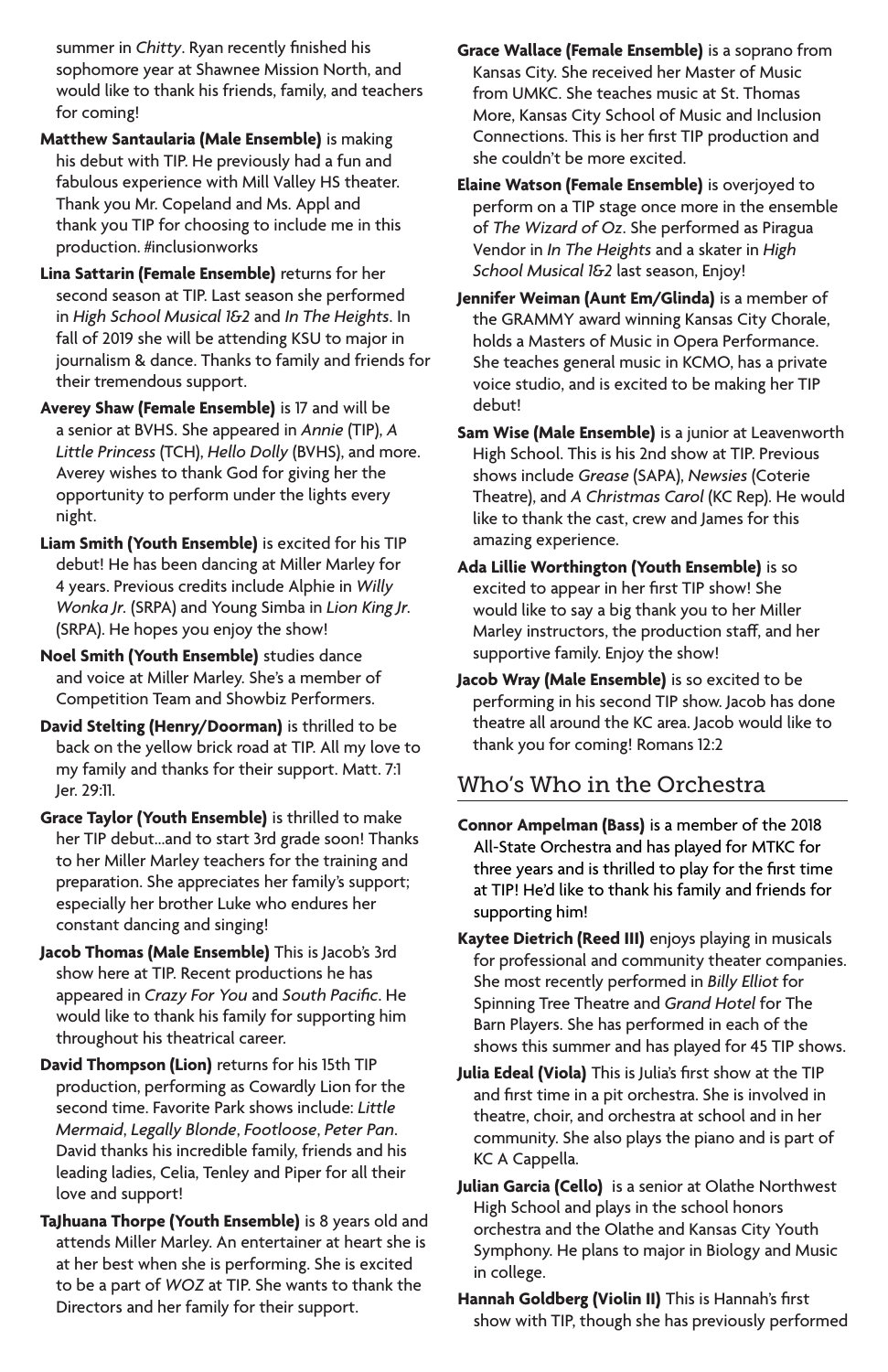in various pit orchestras. She currently studies Music and English at the University of Pennsylvania and is thrilled to be involved in this show!

- **Zac Keyser (Percussion)** is so excited to be back at TIP playing for Wizard of OZ. Enjoy the show!
- **Jan Lord (Harp, synth)** has been active at TIP on stage and vocal directing for several productions over the years. Most recently, she has been vocal directing and conducting for various high schools. Love to her favorite productions: Mike, Jake, and Emma!
- **Danielle Mays (Reed II)** In 1997 Danielle moved to California where she worked behind the scenes & on camera in television, film, radio, stage & animation. She recorded albums w/Elektra Records and even worked as the assistant to the director on The Simpsons Movie.
- **Courtney McKown (Horn I)** This is Courtney's second show with TIP. She has played for *Joseph...* TIP, *Sister Act* The Barn Players and *Oklahoma!* at Michigan State University. Courtney is excited to perform at the park again! Enjoy the show!
- **Ron Mundt (Reed I)** is delighted to be in the WOZ orchestra. A veteran of pit orchestra work for community theatres for over 40 years in Nebraska, Missouri & Kansas, he also has the distinction being in the pit orchestra for Wizard of Oz the first time it was presented at TIP!
- **Connor O'Brien (Trumpet I)** will be a sophomore at Rensselaer Polytechnic Institute, studying mechanical engineering. This is his 5th time playing trumpet in a pit orchestra and first time with TIP. I hope you all enjoy the show!
- **Jerry Old (Horn II)** This is Jerry's 54th show at TIP. He plays in four local orchestras and plays 2-4 musicals yearly. He just got married and thanks his new bride, Kimma, for her patience, understanding and support for his love of the French Horn.
- **Patrick Peters (Trumpet II)** is ecstatic to be in his first pit! He has performed as Prince Eric in *Little Mermaid* and Billy Flynn in *Chicago*. He hopes you enjoy the show, and he would like to thank everyone in his life who gave him this opportunity!
- **Tim Quang (Violin)** is thrilled to be working with TIP for the first time. He has previously performed in the pit for various shows at OEHS. Enjoy the show!
- **Caroline Shipley (Cello)** This is Caroline's second show with TIP her first being *Joseph...* She has participated in many productions; *Beauty and the Beast*, *Thoroughly Modern Millie* and *The Addams Family*. She is very excited to be in this production!
- **Maria Steinacker (Violin)** is a marketing professional by day, musician by night. She shares a passion for musical theatre with her daughter Cate, also a violinist, with whom she's excited to make music with in *The Wizard of Oz*.
- **Cate Steinacker (Violin)** has performed with SMNW orchestras, KC Youth Symphony, KS All State

Orchestra and Lenexa Orchestra. She is a JoCo Shooting Star winner and Lenexa Arts Council scholarship recipient. She will study architecture at K State.

- **Deana Wagoner (Flute/Piccolo/Recorder)** is a frequent pit band member for theatres around KC, including TIP, MET, OCTA, The J, MTKC, Culture House and more. She was in the pit for *Annie*  earlier this season and is thrilled to back for *WOZ*!
- **Emily Winterburg (Viola)** is a viola performance major at Washburn University, who is planning on pursuing a masters in viola and orchestral conducting. Her third season with TIP, and she can't wait for the many more shows to come.
- **Gennavieve Wrobel (Oboe/English Horn)** This is Gennavieve's first show with TIP, she has played in other pit orchestras in KC. Gennavieve begins her sophomore year at Florida State University, majoring in oboe performance and minors in Classics. She is thrilled to be a part of this show.

# Who's Who on the Production Staff

- **Aryn Christian (Make-up Assistant)** This is Aryn's first TIP show! She's worked for Worlds of Fun doing makeup for both Haunt and Winterfest for two years. After *Wizard of Oz* she plans on attending Christine Blundell's Makeup Academy in London, where she will learn SFX and film makeup.
- **Emilie Christian (Stage Manager)** Currently studying Secondary Education at Kansas State, Emilie will graduate this year and wants to be in a middle school science classroom. After *Joseph and the...* along with *High School Musical 1&2!*, this will be Emilie's third show with TIP! Thank you so much for coming and enjoy the show!!
- **Maggie Hires (Accompanist)** This is Maggie's 3rd show playing with TIP and her first show playing for the summer main stage. She is so excited for an opportunity to play *Wizard of Oz* again, especially with such an amazing cast and crew! She thanks her parents and her husband for their ongoing support in her musical career and hopes you love the show as much as we have!
- **Toi Hunt-Beechner (Asst. Stage Manager)** is thrilled to work another TIP production. Toi recently Stage-Managed *The Man Who Came to Dinner* for Leawood Stage Company. Assistant Stage Manager TTIP production of *Avenue Q*. For the Barn directed a 10x10 show and Stage-Managed *Lucky Stiff*. In 2016 Toi worked on the set of the MTV documentary, *Unlocking the Truth*; then on the film set of *All Creatures Here Below* with KC's own David Dastmalchian. To her support Bees: Derin, James, Calvin and Corbin, this Queen Bee loves you and is thankful for your support and keeping our Hive running smoothly.
- **Fran Kapono-Kuzila (Costume Designer)** is absolutely thrilled to be costuming her second show for TIP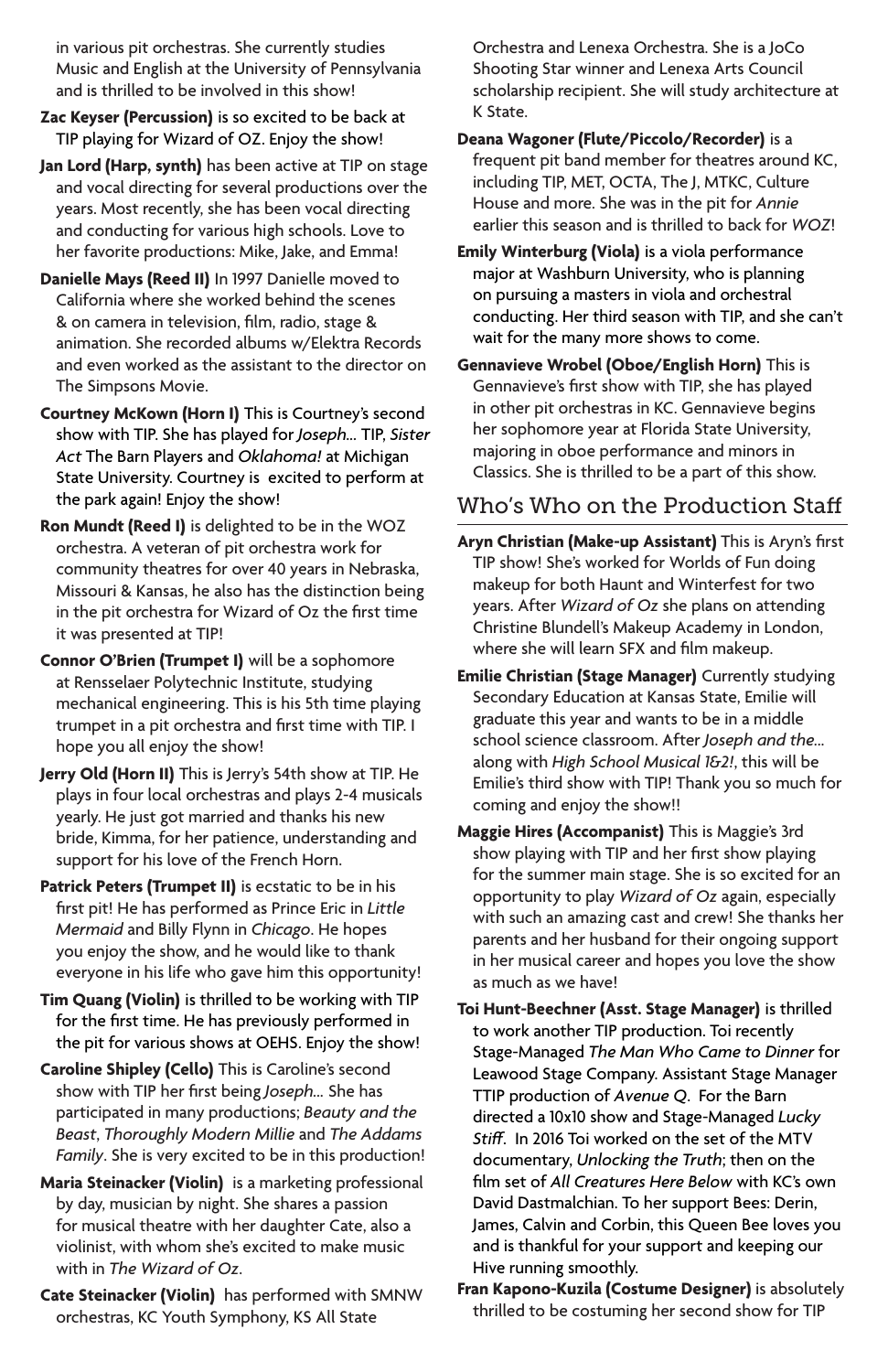this summer. After graduating from William Jewell College she taught band and choir for 8 years. She spent 7 years as a Worlds of Fun Live Entertainment Seasonal Manager overseeing costume design and special effects makeup for the live shows, Halloween Haunt, and Winterfest. She now spends her time as a work-at-home mom and freelance costume designer. Sending love and thanks to her beautiful family for their patience, support, and tolerance of sequins in the carpet.

- **LB (Choreographer)** is thrilled to be back at the park! Dance Training - The Dance Factory; Music .<br>Performance - Washburn University. Recent choreography credits: *In the Heights*, *High School Musical 1&2*, *The Happy Elf*, *Joseph ...*- TIP. It's been a lot of fun bringing this iconic show back to TIP for the 50th season with such a talented cast and crew.
- **James Levy (Music Director/Conductor)** is excited to be back at TIP this summer! TIP Music Directing Credits: *In The Heights* (2018), *High School Musical 1&2* (2018), *Avenue Q* (2018), *The Happy Elf* (2017/2018), *Joseph...Dreamcoat* (2016). James received his BME from KU and teaches in the Blue Valley School District and serves as the Artistic Director for the non-profit organization KC A Cappella. Thank you to the amazing cast, orchestra, and crew for their hard work as well as his family and friends for their support.
- **Em Loper (Props Designer/Coordinator)** EM make things. Really cool things. The best things. Sometimes she nerds out so much while making things she must share them with the world. Special thanks to the Culture House and OCTA! As always, thanks to her "village" and favorite vegetable, Broccoli.
- **Sarah Petterson (Child Coordinator)** is a professional kid wrangler, wrangling kids as the theater teacher at Harmony Middle School, as a dance teacher at Miller Marley, and as a director for Studio M at Stageworx. Her favorite job is wrangling Luke, Ryan and Abby with her husband Mike! Love to the family!
- **Tiffany Schweigert (Director)** is excited to be out at the park after previously directing *AVENUE Q* at the Arts and Heritage Center. She is co-creator of She&Her Productions. Tiffany has directed all over the Kansas City area; some directing credits include: *Sunday in the Park with George*, *High Fidelity*, *Sweeney Todd*, *Into the Woods*, *Over The River ..Through the Woods*, *Jekyll & Hyde*, *Ordinary Days*, *Next to Normal*, *Urinetown*, *The Last 5 Years*, *Neil Simon's Proposals*, *The 25th … Spelling Bee*, *The Last Mass St. Casimirs*, *The Shape of Things*, *Black Comedy*, *STOP KISS*. She is thankful for such a wonderful production staff and cast. Special thanks to her family for all their support. It has been a blast working with her wife again and her little munchkin Amelia. Lincoln has been the best assistant!

**Kylie Visocsky (Asst. Stage Manager)** is the Assistant Drama Director at Lansing High School. She is excited to be making her debut with TIP. She has previously stage managed for *Shrek*, *James and the Giant Peach* and *Hair*. She has also been Production Manager for *James and the Giant Peach the Musical*, *Godspell*, *Heathers* and *Putnam County Spelling Bee*.

#### SPECIAL THANKS **OCTA** The Culture House & Amy Sanders

Lowes & Beth Topper Julie Ewing Anna Taylor Isinglass Estate Winery

## JCPRD Board of Commissioners

## JCPRD

| Superintendent of Culture Susan Mong |  |
|--------------------------------------|--|

### The Theatre in the Park

## TTIP Advisory Council

| Sertoma Club Representative Jim Royer  |  |
|----------------------------------------|--|
|                                        |  |
|                                        |  |
|                                        |  |
|                                        |  |
|                                        |  |
|                                        |  |
|                                        |  |
|                                        |  |
|                                        |  |
| Ex Officio/Supt. of Culture Susan Mong |  |
|                                        |  |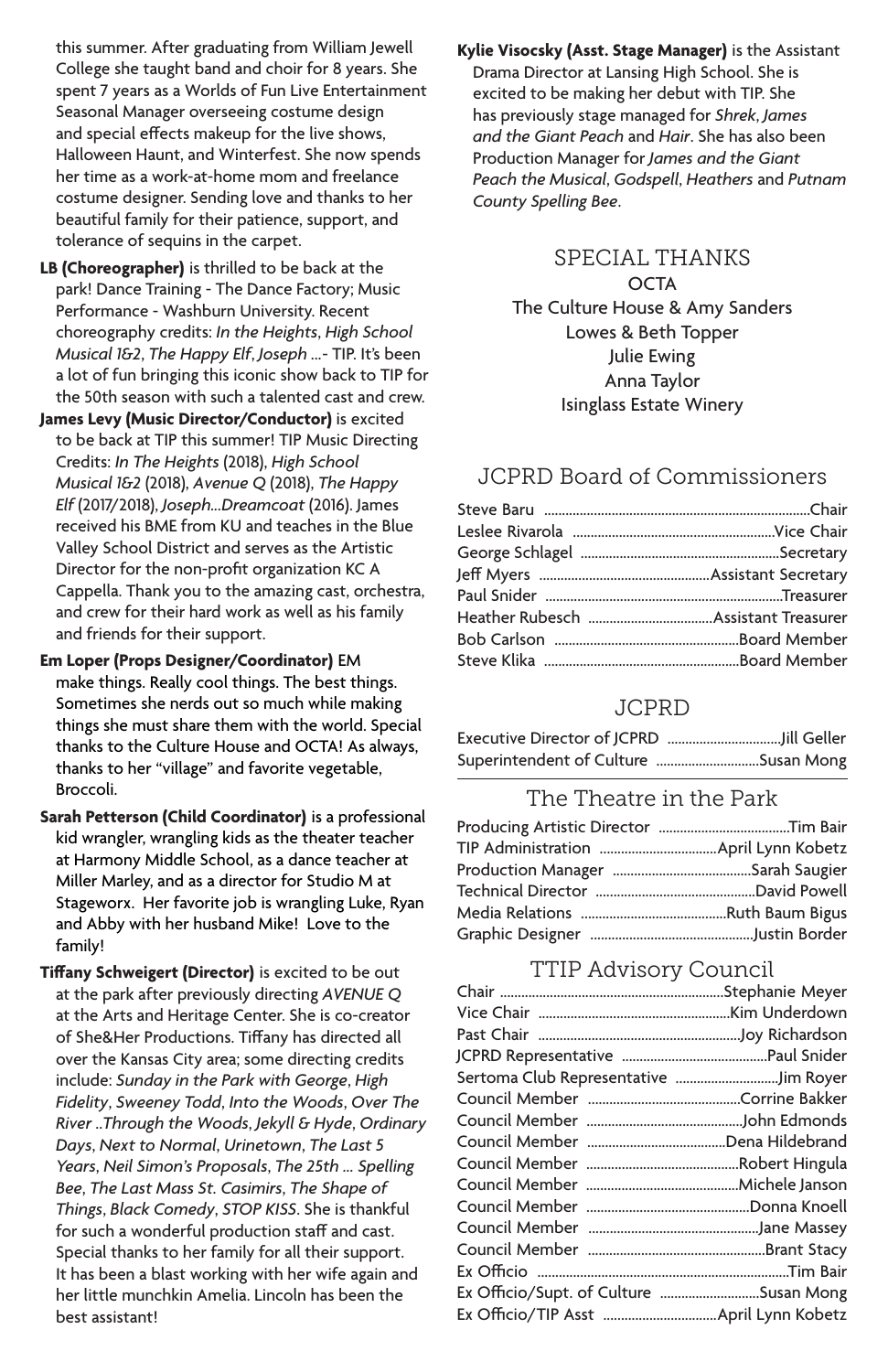# Staff for

**THE WIZARD OF OZ**

Opening Night, AUGUST 2, 2019

#### **Lighting and Sound Technical Direction by Harvest Productions**

| Associate Lighting Designer Eric Robertson  |                           |
|---------------------------------------------|---------------------------|
|                                             |                           |
| Electricians Andrew Frank, Brioni Garvin    |                           |
|                                             | Gabrielle Henry           |
|                                             |                           |
| Associate Sound Designer Casey Faircloth    |                           |
| Audio Assistants Taylor Samson, Luke Rushik |                           |
|                                             |                           |
| Assoc. TD/Shop Foreman Jordan Malone        |                           |
|                                             |                           |
|                                             |                           |
|                                             | Tony Patton, Riley Upshaw |
|                                             |                           |
| Painters Sophia Marsh Jana Danzeisen        |                           |

| Painters Sophia Marsh, Jana Danzeisen           |
|-------------------------------------------------|
| William Averna                                  |
| Run Crew Ran Anderson, Josiah Brandt            |
| Ethan Schreiber                                 |
| House/Concessions Managers Paul Adkins          |
| Rhonda Krawiec, Barry Myers, Joe Arri           |
| Assistant House Manager Trevor Frets            |
|                                                 |
|                                                 |
| Front of House Staff Anna Hester, Jake Bartley  |
| Tristan Beacham, Madison Cole                   |
| Kristina Colling, Krystal Dobson-Brock          |
| Sam Friesen, Daniel Hanneman, Maria Heath,      |
| Becky Johnson, Scott Ladish, Anna McGill        |
| Arden Meade-Esvang, Caroline Merry              |
| Evyn Merys, Julia Mitchell, Trisha Olson        |
| Ryan Porcu, Jonathan Seats, Claire Severence    |
| Maddie Sprenger, Cecilia Talley, Brianna Thomas |
| Matthew Turner, Erin Viets                      |
| Ashlyn Windmiller, Chris Witzgall               |

# GENERAL INFORMATION

#### **TIP OUTDOOR HOURS Box Office opens at 6:30pm show nights Gates open at 7:00pm Show begins at 8:30pm**

Our 2019 Season Donors It is with sincere gratitude that we thank the following individuals and corporations for their generous support and vote of confidence. (As of 7.22.2019)

> **\$500 - \$1,000** Husch Blackwell

**\$100 - \$249**

John Edmonds Joy Richardson *Sprint WFM Team in Memory of Anita Edmonds* Stephanie & Matthew Coleman Stephanie Meyer

#### **\$1 - \$99**

Stephanie Cummings Barbara Bormolini Erica Penner Lisa Anderson David L Werp Brandon Johnson John Rogers Karl Koepke Robin Humphrey Karen Londeen Travis Makela Rebecca Wing-Moreno Sarah Nyhart Brian M Percival Barbie White Renee Hensley Fran Opheim Becky McElduff Caroline M Becher Greg & Cheri Yeutter Josie Gowen Brett Cedarholm Karl Koepke Laura Thomsen Joshua Friedel Karl Koepke Nathan Curtis Bills Katrina High Aaron Jamison Kenzi Parsons John Rogers

#### **In Memory of Forrest "Frosty" White**

Tim and Kathy Curran Cetera Advisors Joy Richardson Evan and Karen Stewart Debbie & Mike Blinn Muriel Adams Rosie Butler Terri Adams Bob Allen Donald Arnott Peter Barrett Pamela Blackburn Irene Blend Deborah Blinn Jeannettte Bonjour Wendy Boothe Brian and Christian Brewer Michael Levey Kevin Lynch